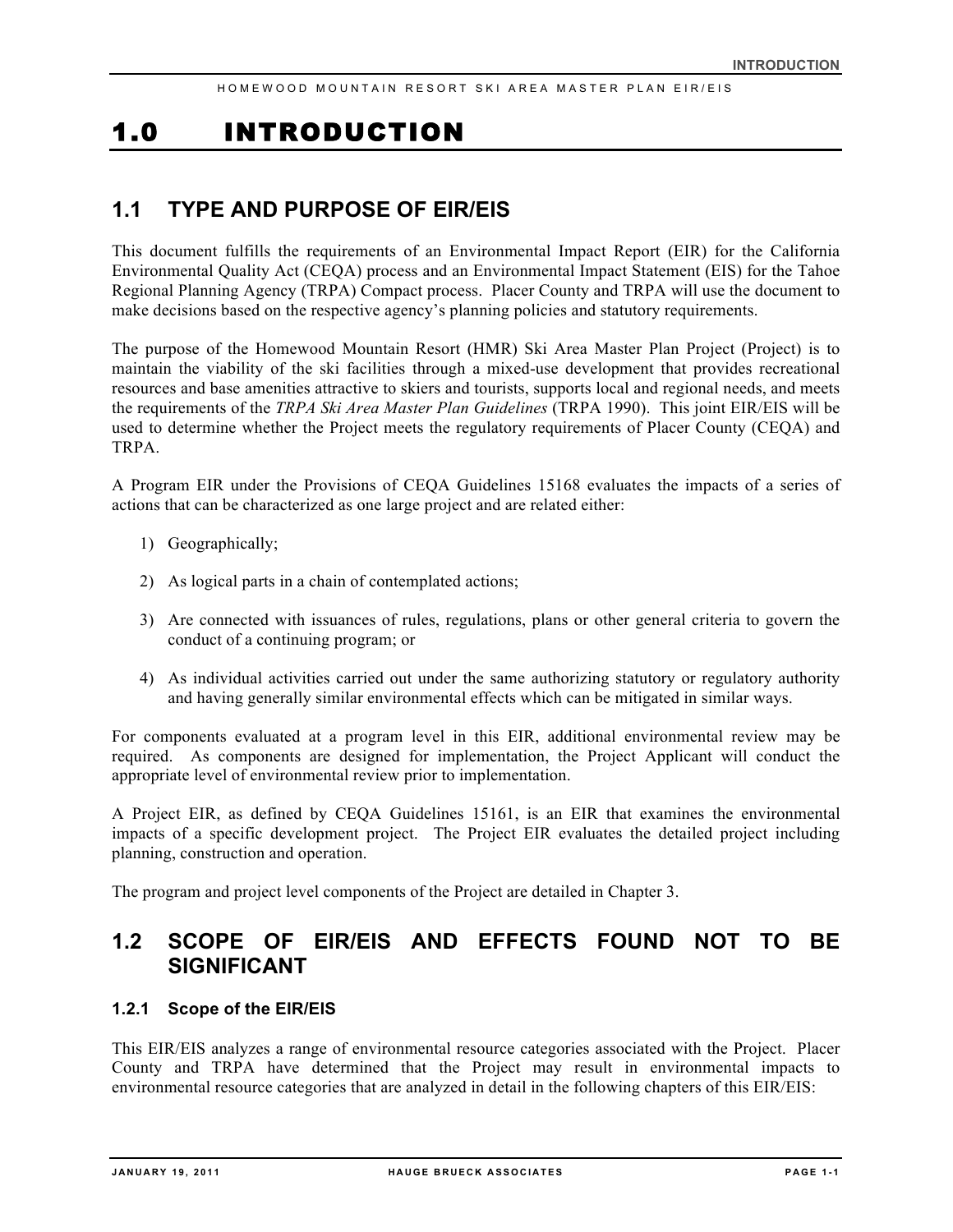- 6.0 Land Use;
- 7.0 Population, Employment, and Housing;
- 8.0 Biological Resources;
- 9.0 Cultural Resources;
- 10.0 Visual Resources:
- 11.0 Transportation and Circulation;
- 12.0 Air Quality;
- 13.0 Noise;
- 14.0 Soils, Geology and Seismicity;
- 15.0 Hydrology, Water Rights, Surface Water Quality, and Groundwater;
- 16.0 Public Services and Utilities;
- 17.0 Hazardous Materials and Public Safety;
- 18.0 Recreation; and
- 19.0 Climate Change.

The format and content of the EIR/EIS are designed to meet the requirements of CEQA, TRPA, and Placer County. This document is organized as follows:

**Chapter 1 "Introduction"** – Establishes the purpose and scope of the EIR/EIS and provides an overview of the environmental review process, contents of the document, agency roles and authorities, Project history and background and a definition of terms.

**Chapter 2 "Summary"** – Summarizes the Proposed Project and Alternatives as well as the findings of the environmental analysis.

**Chapter 3 "Project Description"** – Describes the location, objectives, and components of the Proposed Project and Alternatives. Chapter 3 indicates the intended uses of the EIR/EIS and lists the agencies associated with this document.

**Chapter 4 "Relationship to Existing Land Use Plans, Policies, and Regulations"** – Lists the various federal, TRPA, State, and local plans, policies, and regulations applicable to the Project.

**Chapter 5 "Environmental Analysis Introduction"** – Provides an introduction to how the Project is analyzed and outlines the general format of resource chapters 6 through 19.

**Chapter 6 "Land Use"** – Includes the environmental setting, regulatory setting, evaluation criteria with points of significance, environmental impacts and recommended mitigation and cumulative impacts and mitigation measures in relation to land use.

**Chapter 7 "Population, Employment, and Housing"** – Includes the environmental setting, regulatory setting, evaluation criteria with points of significance, environmental impacts and recommended mitigation and cumulative impacts and mitigation measures in relation to population, employment and housing.

**Chapter 8 "Biological Resources"** – Includes the environmental setting, regulatory setting, evaluation criteria with points of significance, environmental impacts and recommended mitigation and cumulative impacts and mitigation measures in relation to biological resources.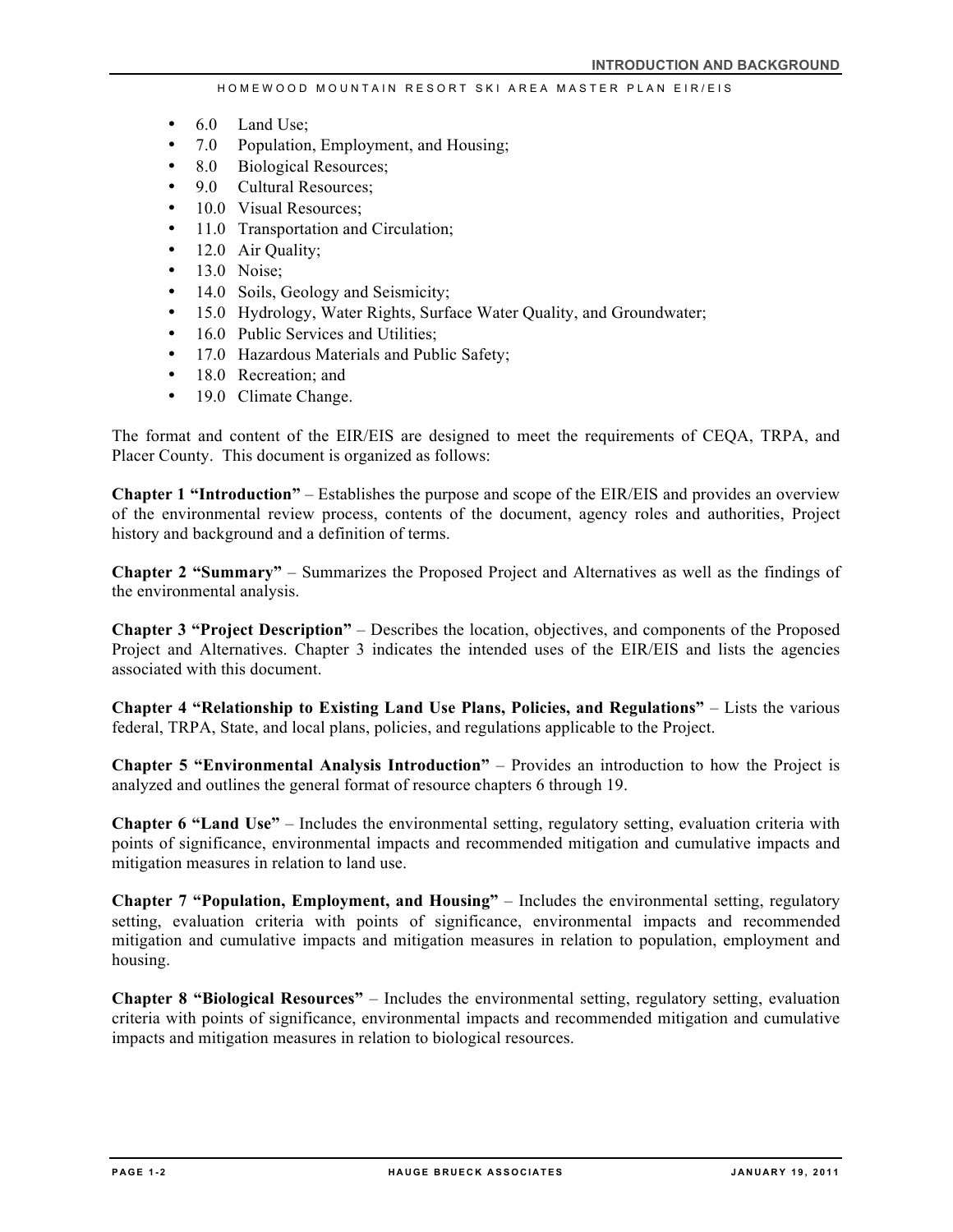**Chapter 9 "Cultural Resources"** – Includes the environmental setting, regulatory setting, evaluation criteria with points of significance, environmental impacts and recommended mitigation and cumulative impacts and mitigation measures in relation to cultural resources.

**Chapter 10 "Visual Resources"** – Includes the environmental setting, regulatory setting, evaluation criteria with points of significance, environmental impacts and recommended mitigation and cumulative impacts and mitigation measures in relation to visual resources.

**Chapter 11 "Transportation and Circulation"** – Includes the environmental setting, regulatory setting, evaluation criteria with points of significance, environmental impacts and recommended mitigation and cumulative impacts and mitigation measures in relation to transportation and circulation.

**Chapter 12 "Air Quality"** – Includes the environmental setting, regulatory setting, evaluation criteria with points of significance, environmental impacts and recommended mitigation and cumulative impacts and mitigation measures in relation to air quality.

**Chapter 13 "Noise"** – Includes the environmental setting, regulatory setting, evaluation criteria with points of significance, environmental impacts and recommended mitigation and cumulative impacts and mitigation measures in relation to noise.

**Chapter 14 "Soils, Geology, and Seismicity"** – Includes the environmental setting, regulatory setting, evaluation criteria with points of significance, environmental impacts and recommended mitigation and cumulative impacts and mitigation measures in relation to soils, geology and seismicity.

**Chapter 15 "Hydrology, Water Rights, Surface Water Quality, and Groundwater"** – Includes the environmental setting, regulatory setting, evaluation criteria with points of significance, environmental impacts and recommended mitigation and cumulative impacts and mitigation measures in relation to hydrology, water rights, surface water quality and groundwater.

**Chapter 16 "Public Services and Utilities"** – Includes the environmental setting, regulatory setting, evaluation criteria with points of significance, environmental impacts and recommended mitigation and cumulative impacts and mitigation measures in relation to public services and utilities.

**Chapter 17 "Hazardous Materials and Public Safety"** – Includes the environmental setting, regulatory setting, evaluation criteria with points of significance, environmental impacts and recommended mitigation and cumulative impacts and mitigation measures in relation to hazardous materials and public safety.

**Chapter 18 "Recreation"** – Includes the environmental setting, regulatory setting, evaluation criteria with points of significance, environmental impacts and recommended mitigation and cumulative impacts and mitigation measures in relation to recreation.

**Chapter 19 "Climate Change"** – Includes the environmental setting, regulatory setting, evaluation criteria with points of significance, environmental impacts and recommended mitigation and cumulative impacts and mitigation measures in relation to climate change.

**Chapter 20 "Mandated Environmental Review"** – Discusses the growth-inducing effects, the relationship between local short-term use of the environment and long-term productivity, the irreversible and irretrievable commitment of resources, the significant and unavoidable adverse impacts, and the environmentally superior/preferable alternative.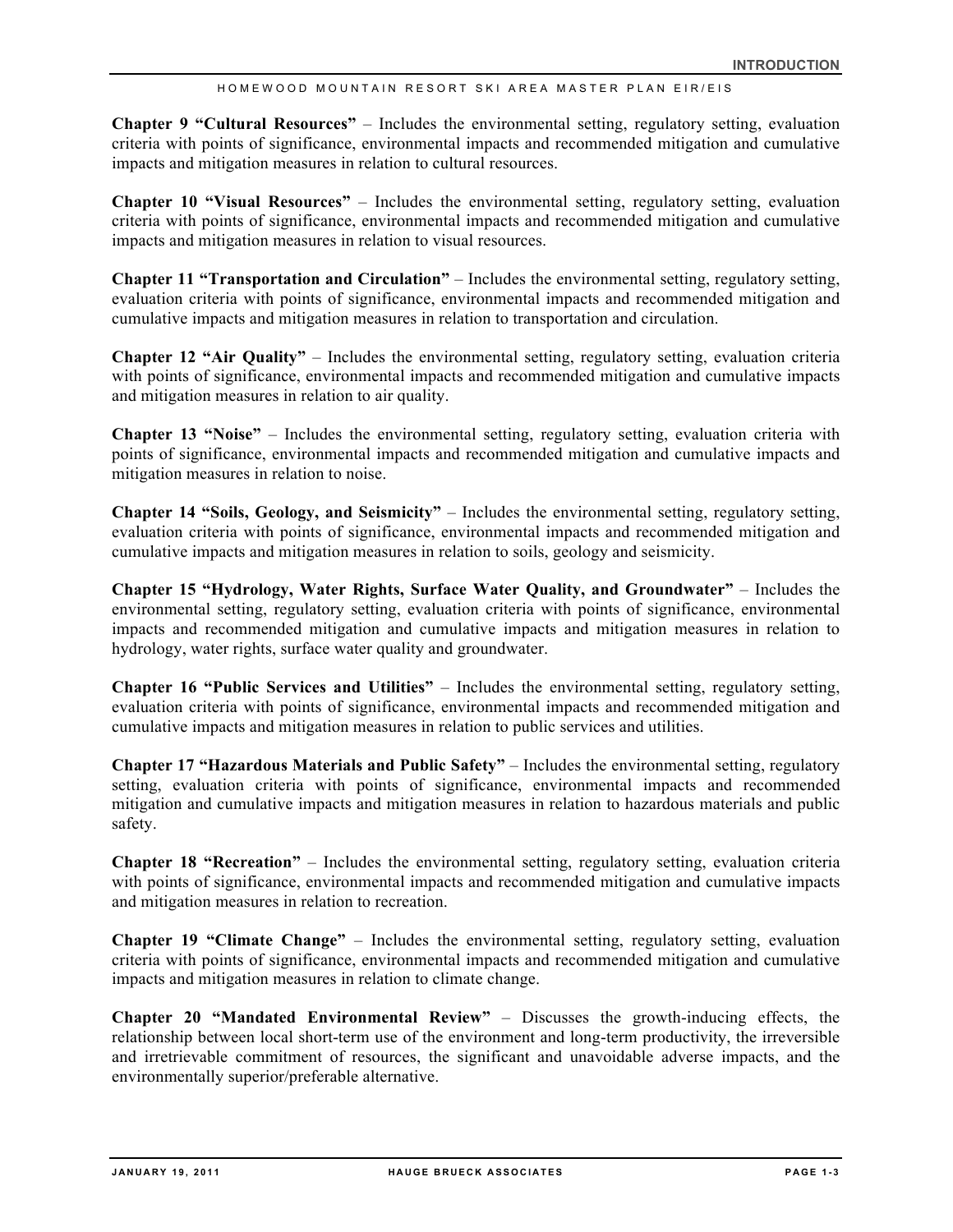#### HOMEW OOD MOUNTAIN RESORT SKI AREA MASTER PLAN EIR/EIS

**Chapter 21 "Mitigation and Monitoring Program"** – Details the mitigation program approach, format, and measures established in the EIR/EIS.

#### **1.2.2 Effects Found not to be Significant**

Because initial environmental review of the Project indicated that the Project would not result in significant impacts to certain resources, these resources are not further analyzed in the EIR/EIS. A statement as to why these effects are not discussed in the EIR/EIS is also provided.

CEQA Appendix G Checklist items - Will the Project:

- II Agriculture Resources-a) Convert Prime Farmland, Unique Farmland, or Farmland of Statewide Importance to non-agricultural use? – The Project is not located on farmland.
- II Agriculture Resources-b) Conflict with existing zoning for agricultural use, or a Williamson Act contract? – The Project is not located on agricultural land or land associated with a Williamson Act contract.
- II Agriculture Resources-c) Involve other changes in the existing environment which could result in conversion of Farmland to non-agricultural use? – The Project is not located on or adjacent to farmland.
- VI Geology and Soils-e) Have soils incapable of supporting the use of septic tanks or alternative wastewater disposal systems where sewers are not available for the disposal of wastewater? - The Project does not propose septic tanks or alternative wastewater disposal systems.
- VIII Hazards and Hazardous Materials-e) For a project located within an airport land use plan or, where such a plan has not been adopted, within two miles of a public airport or public use airport, would the project result in a safety hazard for people residing or working in the project area? – The Project is not located within an airport land use plan and there are no airports or airstrips within two miles of the Project area.
- VIII Hazards and Hazardous Materials-f) For a project within the vicinity of a private airstrip, would the project result in a safety hazard for people residing or working in the project area? - There are no airports or airstrips in the vicinity of the Project area.
- X Land Use and Planning-a) Physically divide an established community? The Project is redevelopment of an existing resort site along SR 89 and is contained within the resort property limits.
- X Land Use and Planning-c) Conflict with any applicable habitat conservation plan (HCP) or natural community conservation plan (NCCP)? - There are no HCPs or NCCPs related to the Project area.
- XI Mineral Resources-a) Result in the loss of availability of a known mineral resource that would be of value to the region and the residents of the state? – The Project area contains no mineral resources.
- XI Mineral Resources-b) Result in the loss of availability of a locally-important mineral resource recovery site delineated on a local general plan, specific plan or other land use plan? – The Project area contains no mineral resource recovery sites.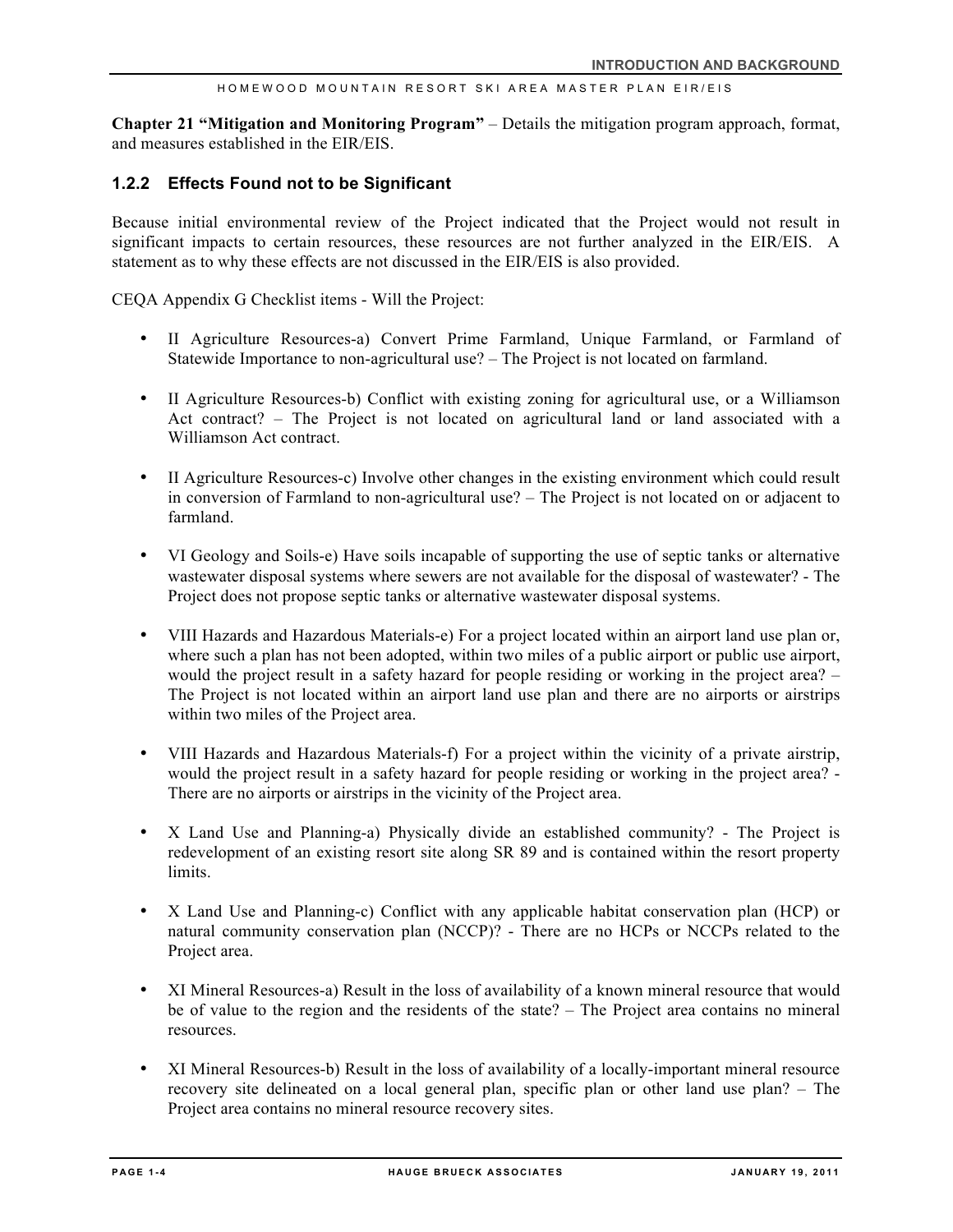#### HOMEWOOD MOUNTAIN RE SORT SKI AREA MASTER PLAN EIR/EIS

- XII Noise-e) For a project located within an airport land use plan or, where such a plan has not been adopted, within two miles of a public airport or public use airport, would the project expose people residing or working in the project area to excessive noise levels? – The Project is not located within an airport land use plan and there are no airports or airstrips within two miles of the Project area.
- XII Noise-f) For a project within the vicinity of a private airstrip, would the project expose people residing or working in the project area to excessive noise levels? – There are no airports or airstrips in the vicinity of the Project area.
- XIII Population and Housing-b) Displace substantial numbers of existing housing, necessitating the construction of replacement housing elsewhere? – There is no existing housing on-site.
- XIII Population and Housing-c) Displace substantial numbers of people, necessitating the construction of replacement housing elsewhere? – There are no existing resident populations or housing proposed to be removed/displaced.

TRPA Initial Environmental Checklist II items - Will the Proposal result in:

- 1. Land-f) Changes in deposition or erosion of beach sand, or changes in siltation, deposition or erosion, including natural littoral processes, which may modify the channel of a river or stream or the bed of a lake? – The Project area does not contain shorezone areas.
- 11. Population-b) Include or result in the temporary or permanent displacement of residents? There are no residents on-site and the Project does not propose to displace surrounding residents.
- 12. Housing-b) Will the proposal result in the loss of housing for lower-income and very-lowincome households? – There is no housing on-site and no housing units are proposed for removal.

### **1.3 DEFINITION OF BASELINE**

CEQA Guidelines §15125 states, "An EIR must include a description of the physical environmental conditions in the vicinity of the project, as they exist at the time the notice of preparation is published, or if no notice of preparation is published, at the time environmental analysis is commenced, from both a local and regional perspective. This environmental setting will normally constitute the baseline physical conditions by which a Lead Agency determines whether an impact is significant. The description of the environmental setting shall be no longer than is necessary to an understanding of the significant effects of the proposed project and its alternatives." For this document, the baseline conditions are those conditions, as they existed at the time that the Notice of Preparation (NOP) was published, on September 2, 2008. The baseline condition indicates the conditions present to determine the Project's impact significance.

### **1.4 SIGNIFICANCE CRITERIA**

Significance criteria were determined based on Appendix G of the State CEQA Guidelines, the Placer County CEQA Checklist, TRPA Environmental Checklist, TRPA Code of Ordinances, and TRPA Environmental Threshold Carrying Capacities (ETCCs). Significance criteria are defined in each of the analysis Chapters (6.0 through 19.0) under the "Evaluation Criteria with Points of Significance" heading.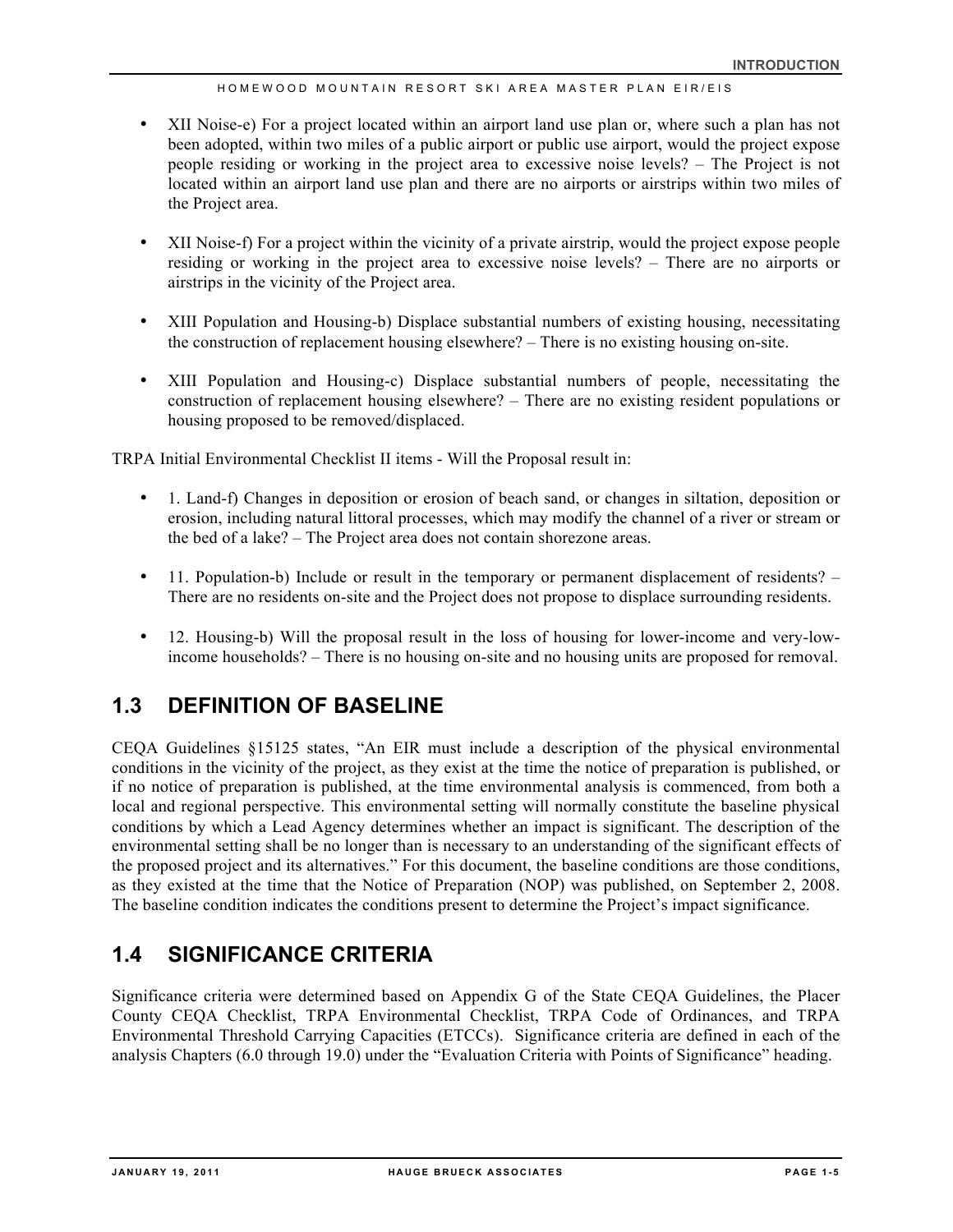### **1.5 PROJECT BACKGROUND AND HISTORY**

The HMR Ski Area Master Plan Area (Project area) was developed as a ski area during the 1960s and expanded in the 1970s with the acquisition of Tahoe Ski Bowl. Tahoe Ski Bowl was a small ski area located immediately south of the ski area that was then known as Ski Homewood. In the 1980s Ski Homewood and Tahoe Ski Bowl merged and began operations as a single ski area. The economic viability of the present day Project area has been marginal because of the age and conditions of the lifts, lodges and other facilities. In recent years the ski area has not been profitable.

The current owners and project proponents, Homewood Village Resorts, LLC, purchased the Project area in 2006 and began evaluating the existing conditions for redevelopment and improved economic viability. Under new management, skier visitation has been steady since 2006 (HMR Master Plan, October 2010) but the resort operations must still be subsidized because visitor numbers have dropped and infrastructure left from prior undercapitalized operations has aged. The operations of HMR have been improved but the Project area requires capital improvements for lifts and skier facilities to continue to attract skiers and remain economically competitive. Lodging and basic amenities and services within the Project area are also lacking.

The Project has been proposed to achieve the goals and objectives established by TRPA in the Community Enhancement Program (CEP). TRPA adopted a resolution (No. 2008-11) in February 2008 to list minimum requirements for HMR's continued participation as a qualified CEP project. As required by the CEP, an analysis of the project's compliance with Resolution 2008-11 will be prepared by TRPA staff and provided to the TRPA Governing Board during review of the project application. The analysis will document measures included in the action alternatives to comply with each item in the resolution, and if necessary, will identify additional measures necessary to meet the objectives of the CEP program.

Projects implemented through the CEP are intended to be consistent with the Regional Vision and Planning Concepts for the Lake Tahoe Basin (2007). The CEP focuses on the more developed areas of the Tahoe Basin since much of the past development in these areas offers the greatest potential for environmental, social and economic improvement. Many of these goals and objectives overlap and weave together to create the types of communities the CEP is promoting. Specifically, the goals and objectives of the CEP are as follows:

- 1. Create/Enhance mixed-use Community Centers
	- Enhance community character in town and tourist centers
	- Encourage mix of quality housing options, tourist accommodation options and compatible commercial uses that will serve the local population and the tourist population
	- Provide a variety of sustainably designed housing, lodging and commercial choices to meet the needs of locals and visitors
	- Implement Green Building Design
	- Provide a variety of sustainably designed housing and tourist accommodations
	- Provide housing that is economically attainable for basin employees
	- Maximize density to achieve transit oriented development
	- Consolidate commercial uses for economic, social and environmental gain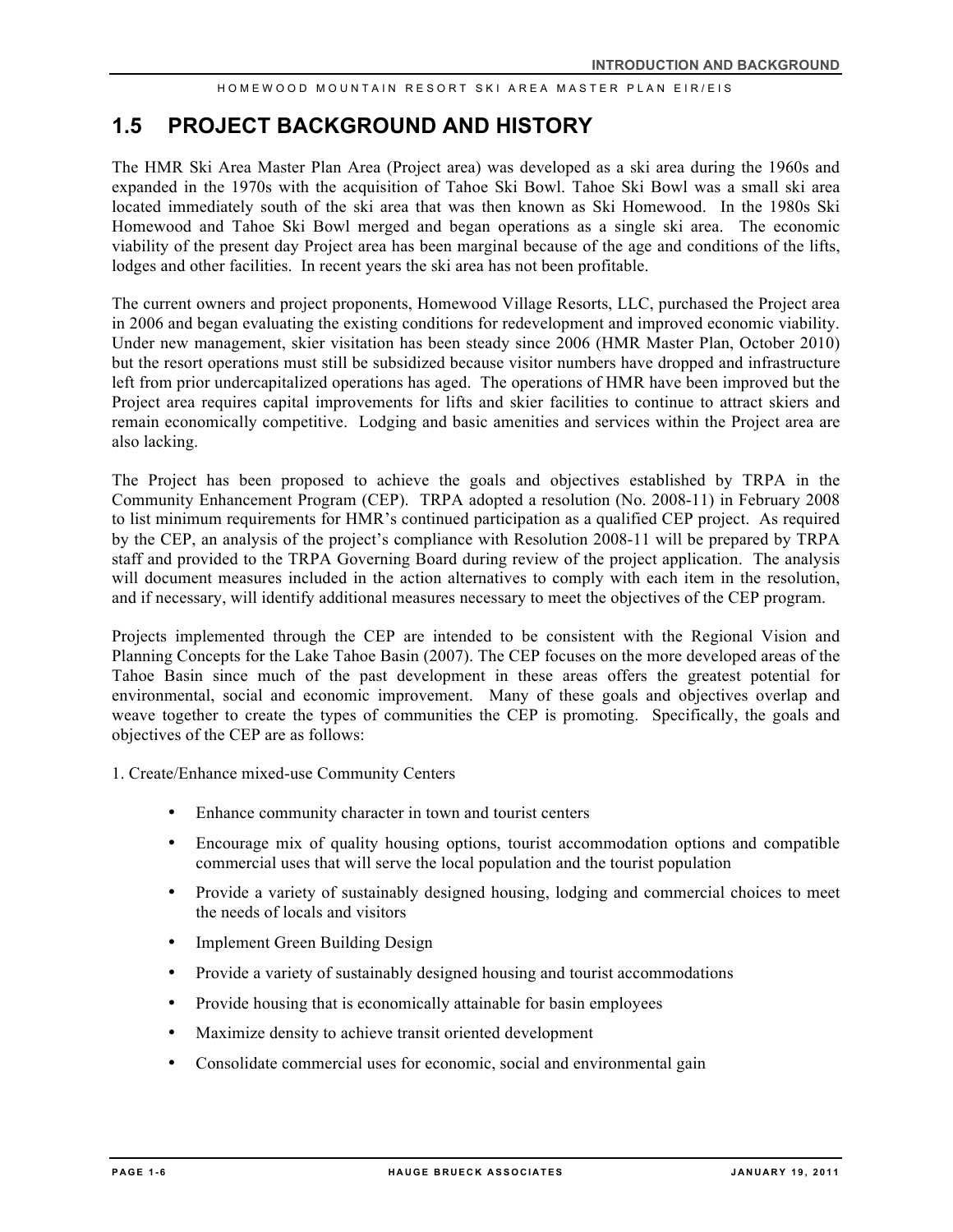- 2. Create a multi-modal transit future
	- Enhance and/or create multi-functional pedestrian activity centers that are walkable and provide multi-modal transportation linkages
	- Reduce dependence on the automobile
- 3. Strengthen and create gathering places and economic centers
	- Enrich the Lake Tahoe region and improve the quality of life of residents by providing new and improved gathering places, community services and cultural centers
	- Encourage incorporation of cultural features, public spaces, and public service areas within project designs
- 4. Promote projects that result in the construction of threshold-related environmental improvements
	- Provide area-wide (not parcel by parcel) urban water quality improvements that leverage private investment for environment gain, linked to existing or future systems, and are maintained in the long term
	- Respond to site location and typical neighborhood contextual situations through site design, arrangement of building volumes, and the natural surroundings
	- Enhance visual quality of and views from scenic roadway units, shoreline units, and resource areas and increase/enhance viewsheds from these areas to Lake Tahoe
	- Provide public access and opportunities to recreational facilities such as trails, bike paths, beaches, and playgrounds/parks
	- Be located in community plan core areas and promote pedestrian friendly/ transit oriented development
	- Restore and/or protect native vegetation to reduce erosion potential and promote wildlife benefits
	- Provide a reduction in overall land coverage
	- Protect and enhance existing cultural/historic resources
	- Ensure compatible land uses that minimize noise
	- Implement an EIP Project
- 5. Promote transfer of development that results in substantial environmental benefits
	- Achieve transit oriented development by transferring existing units of use from outside the community plan core
	- Transfer existing development from sensitive lands and restoration of those lands
	- Provide a variety of housing options utilizing existing units of use
- 6. Rehabilitate substandard development
	- Create consolidated commercial and mixed-use development in the urban core
	- Implement 'green' building design
	- Rehabilitate disturbed sites and restore sensitive lands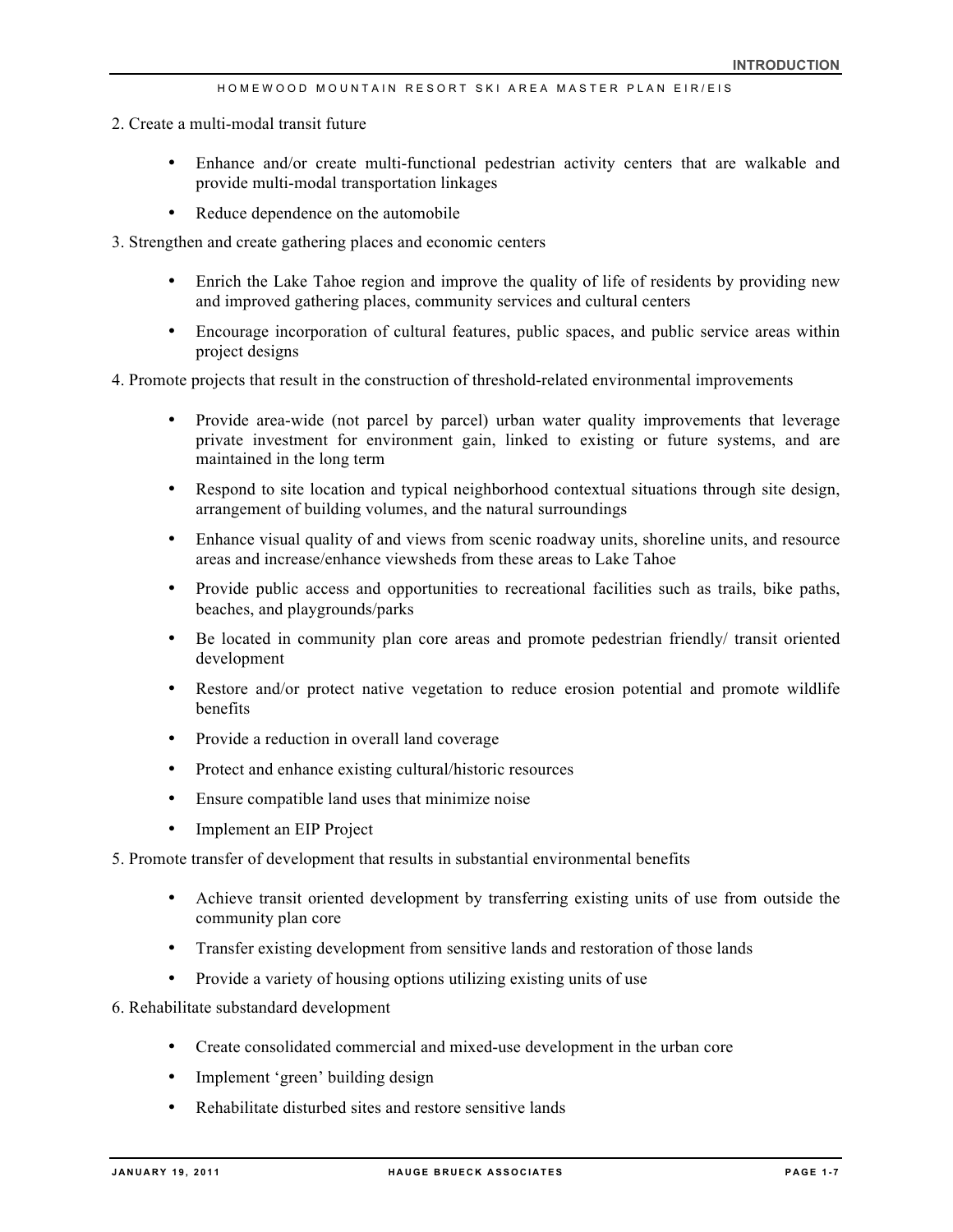- 7. Inform the new Regional, Local and Community Plan updates
- 8. Promote projects that feature a public/private partnership for cooperative implementation
	- Provide projects that have clear public benefits with strong public support
	- Leverage private investment to provide the local share of Environmental Improvement Program
	- Projects are catalysts for further community revitalization
- 9. Create a model process for multi-jurisdictional review of project permits, implementation and monitoring
	- Implement on-the-ground projects in a reasonable and timely fashion
	- Provide an effective program designed to facilitate both large-scale and small-scale projects

### **1.6 PROJECT REVIEW AND ENVIRONMENTAL PROCESS**

This EIR/EIS serves as a joint document that will meet the environmental review requirements of CEQA for Placer County and the Tahoe Regional Planning Compact, Code of Ordinances and Rules of Procedures. Each agency will use the EIR/EIS to make decisions based on the respective agency's planning policies and statutory requirements. This section explains each agency's roles, policies, and decision responsibilities. Because this document meets these regulatory needs, it is referred to as an EIR/EIS.

### **1.6.1 California Environmental Quality Act**

The Project area is within Placer County and involves lands of the State of California (Caltrans ROW). Placer County is the lead agency under CEQA. As such, the document is prepared in accordance with the CEQA Statutes (Public Resources Code §21000 et seq.) and the CEQA Guidelines (California Administrative Code §15000 et seq.). The environmental impact report (EIR) is not, in and of itself, a decision document. The document's purpose is to disclose the environmental consequences of implementing the Proposed Project and Alternatives and identifies measures to avoid, minimize or otherwise mitigate adverse effects.

CEQA requires decision makers to balance the benefits of a project against its unavoidable significant environmental effects in deciding whether to carry out a project. The lead agency will consider the Draft EIR, comments received on the Draft EIR, and response to those comments before making a decision. If significant environmental effects are identified, the lead agency must adopt "Findings" indicating whether feasible mitigation measures or alternatives exist that can avoid or reduce those significant effects. If the significant environmental impacts are identified as significant and unavoidable because there are no feasible mitigation measures or alternatives that render such impacts less than significant, the lead agency may still approve the project if it determines that the social, economic, or other benefits outweigh the unavoidable significant impacts. The lead agency would then be required to prepare a "Statement of Overriding Considerations" that discusses the specific reasons for approving the project, based on information in the EIR and other information in the record.

This disclosure will allow the responsible reviewing officials of Placer County to adopt the Project if they believe the environmental issues are adequately addressed in the EIR. The Placer County Board of Supervisors is the decision-making body under CEQA. The Boards' decisions are whether to: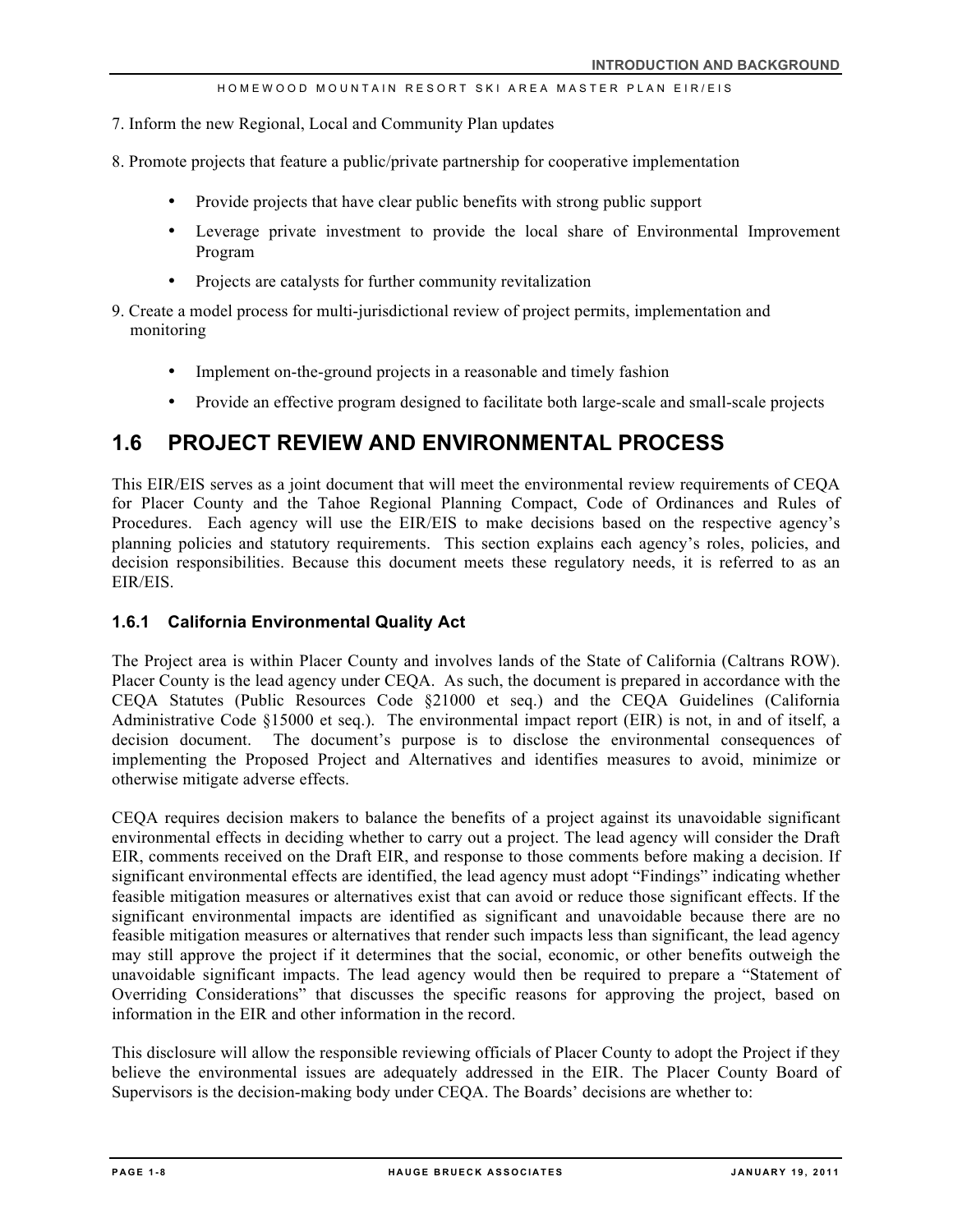- Certify the Final EIR;
- Adopt the Proposed Project or an Alternative if applicable; and
- Amend the General Plan and Zoning, if applicable.

### **1.6.2 Tahoe Regional Planning Agency**

The document serves as an EIS for the TRPA. TRPA is the lead agency under the Tahoe Regional Planning Compact (PL 96-551 94 Statute 3233). As such, this EIS has been prepared in accordance with Article VIII of the Tahoe Regional Planning Compact, Chapter 5 of the TRPA Code of Ordinances, and Article IV of the TRPA Rules of Procedure. The purpose of this EIS is defined in TRPA Code of Ordinances §5.8.A:

5.8.A Preparation of EIS: When preparing an EIS, TRPA shall:

- (1) Utilize a systematic interdisciplinary approach, which will insure the integrated use of the natural and social sciences and the environmental design arts in planning and in decision making which may have an impact on man's environment.
- (2) Study, develop and describe appropriate alternatives to recommended courses of action for any project which involves unresolved conflicts concerning alternative uses of available resources.
- (3) Consult with and obtain the comments of any federal, state or local agency which has jurisdiction by law or special expertise with respect to any environmental impact involved. Copies of such statement and the comments and views of the appropriate federal, state and local agencies which are authorized to develop and enforce environmental standards shall be made available to the public and shall accompany the project through the review processes.
- (4) Consult the public during the environmental impact statement process and solicit views during a public comment period of not less than 60 days.

In addition, the TRPA document requires the analysis of impacts in relation to the ETCCs and is intended to ensure consistency with the TRPA Regional Plan. TRPA required findings for an EIS are established in §5.8.D and §6.3 of the TRPA Code of Ordinances:

5.8.D Required Findings: Prior to approving a project for which an EIS was prepared, TRPA shall make either of the following findings for each significant adverse effect identified in the EIS:

- (1) Changes or alterations have been required in or incorporated into such project which avoid or reduce the significant adverse environmental effects to a less than significant level; or
- (2) Specific considerations such as economic, social or technical, make infeasible the mitigation measure or project alternatives discussed in the environmental impact statement on the project.

6.3 Threshold-Related Findings: The following specific findings shall be made, pursuant to Articles V(c), V(g) and VI(b) of the Compact in addition to any other findings required by law.

6.3.A Findings Necessary To Approve Any Project: To approve any project, TRPA must find, in accordance with §6.1 and §6.2, that: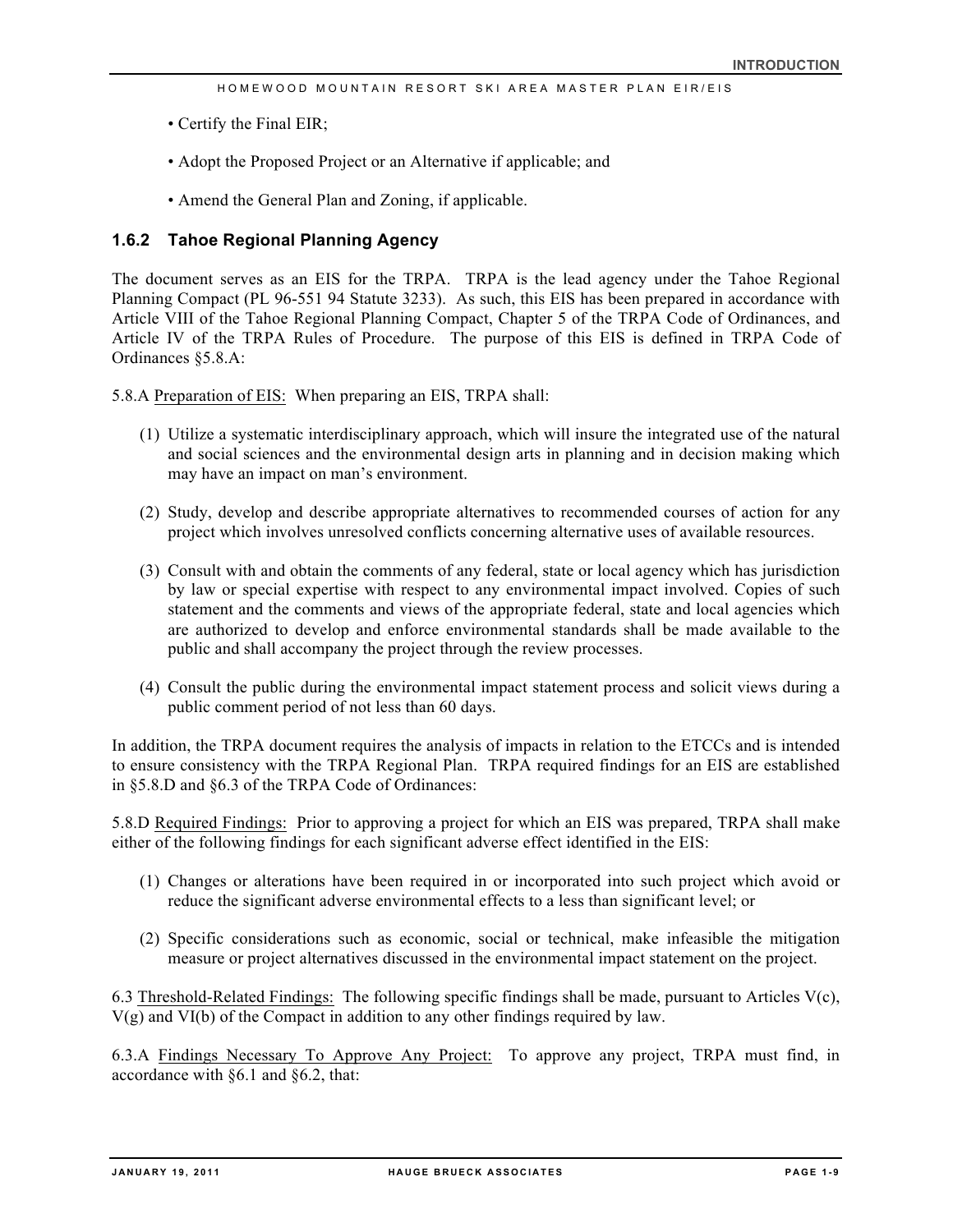#### HOMEW OOD MOUNTAIN RESORT SKI AREA MASTER PLAN EIR/EIS

- (1) The project is consistent with, and will not adversely affect implementation of the Regional Plan, including all applicable Goals and Policies, plan area statements and maps, the Code and other TRPA plans and programs.
- (2) The project will not cause the environmental threshold carrying capacities thresholds to be exceeded; and
- (3) Wherever federal, State or local air and water quality standards applicable for the Region, whichever are strictest, must be attained and maintained pursuant to Article V(d) of the Tahoe Regional Planning Compact, the project meets or exceeds such standards.

The EIS provides analysis of proposed amendments to the TRPA Code of Ordinances Chapters 22 and 64, Plan Area Statements 157 (Homewood/Tahoe Ski Bowl), 158 (McKinney Tract), and 159 (Homewood/Commercial) and Goals and Policies (Chapters II and VII). TRPA required findings for amendment of the TRPA Code of Ordinances, Goals and Policies and Plan Area Statements are listed below.

6.4 Findings Necessary to amend the Regional Plan, including the Goals And Policies and Plan Area Statements and Maps: To approve any amendment to the Regional Plan, TRPA must find, in addition to the findings required pursuant to Subparagraphs 6.3.A(2) and 6.3.A(3) and Subsection 6.3.B, and in accordance with Sections 6.1 and 6.2, that the Regional Plan, as amended, achieves and maintains the thresholds.

6.5 Findings Necessary to amend or adopt TRPA Ordinances, Rules or Other TRPA Plans And Programs: To approve any amendment or adoption of the Code, Rules or other TRPA plans and programs which implement the Regional Plan, TRPA must find, in addition to the findings required pursuant to Section 6.3, and in accordance with Sections 6.1 and 6.2, that the Regional Plan and all of its elements, as implemented through the Code, Rules and other TRPA plans and programs, as amended, achieves and maintains the thresholds.

13.7.D Findings for Plan Area Amendments: Prior to adopting any plan area amendment, TRPA must find:

- (1) The amendment is substantially consistent with the plan area designation criteria in Subsections 13.5.B and 13.5.C; and
- (2) If the amendment is to expand an existing urban plan area boundary or to add residential, tourist accommodation, commercial, or public service as permissible uses to a non-urban plan area, it must be found that the amendment will make the plan area statement consistent with an adopted policy or standard of the Regional Plan, and that the amendment will satisfy one or more of the following criteria:
	- (a) The amendment is to correct an error which occurred at the time of adoption, including but not limited to a mapping error, an editing error, or an error based on erroneous information; or
	- (b) The amendment is to enable TRPA to make progress toward one or more environmental thresholds without degradation to other thresholds as measured by the Chapter 32 indicators; or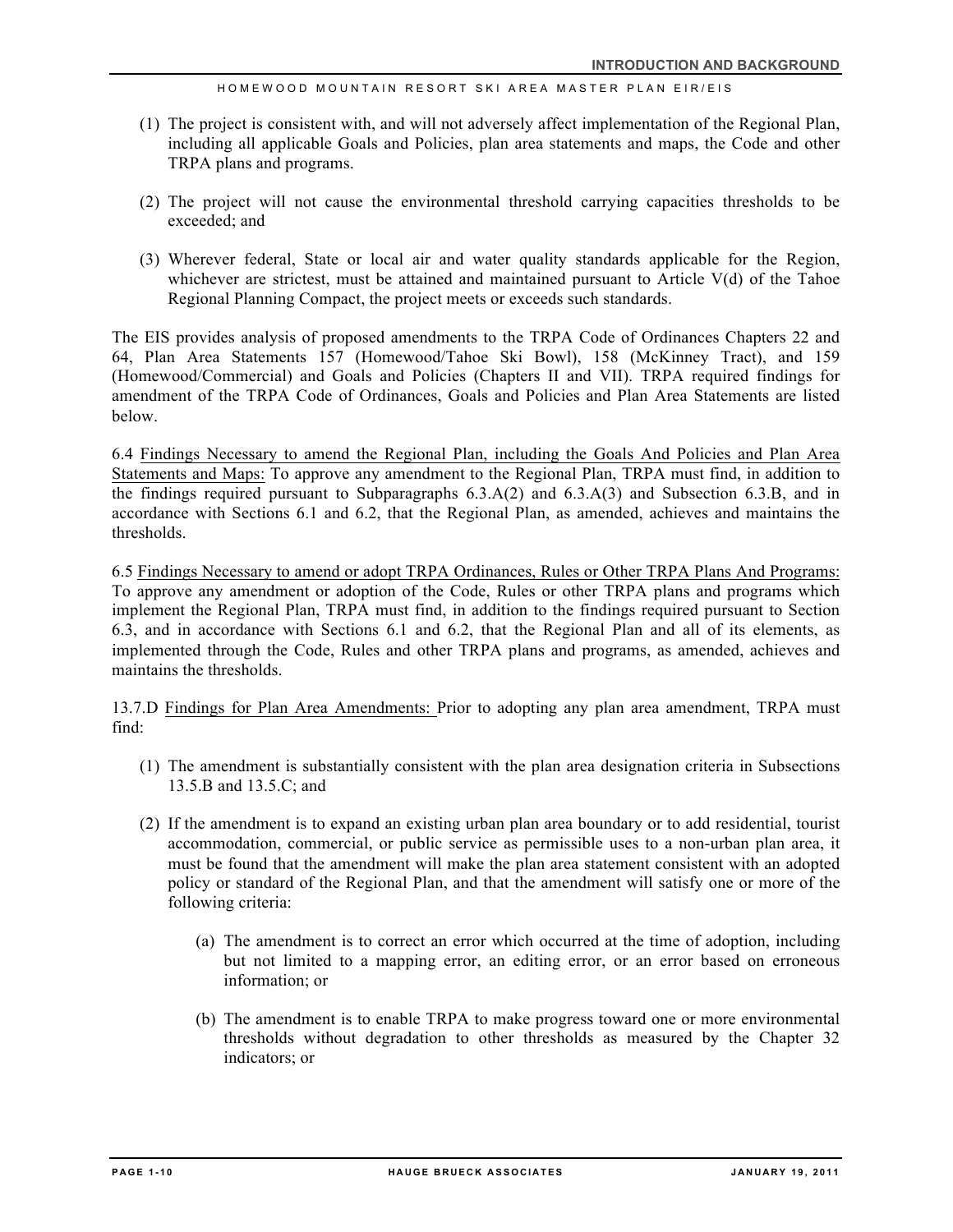HOMEWOOD MOUNTAIN RE SORT SKI AREA MASTER PLAN EIR/EIS

- (c) The amendment is needed to protect public health and safety and there is no reasonable alternative.
- (3) If the amendment is to add multiple-family as a permissible use to a plan area or for one or more parcels, except as provided for in (5) below, the plan area or affected parcel must be found suitable for transit-oriented development (TOD). TRPA shall find that the following factors, or a functional equivalent as provided for in (4) below, are satisfied when determining TOD suitability:
	- (a) The area must have access to operational transit within a 10 minute walk; and
	- (b) Neighborhood services within a 10 minute walk, (e.g., grocery/drug stores, medical services, retail stores, and laundry facilities); and
	- (c) Good pedestrian and bike connections; and
	- (d) Opportunities for residential infill (at densities greater than 8 units per acre) or infill with mixed uses; and
	- (e) Adequate public facilities, (e.g., public schools, urban or developed recreation sites, government services, and post offices).
- (4) In order for TRPA to find a proposal is the functional equivalent of one of the factors listed in 13.7.D (3), or 13.7.D (5) (a), the proposal must be found to facilitate TOD in a manner that is equal or superior to that feature.
- (5) If the amendment is to add multiple-family dwellings as a permissible use to a plan area or for one or more parcels, and would result in deed restricted affordable housing units, the plan area or affected parcel must be found suitable for transit-oriented development (TOD). TRPA shall find that the following factors are satisfied when determining TOD suitability:
	- (a) access to operational transit within a 10 minute walk, or a functional equivalent as provided for in (4) above; and
	- (b) neighborhood services; or
	- (c) public facilities.

### **1.6.3 National Environmental Policy Act**

The Project does not propose any changes to federally owned or managed lands located in the Project area, or impacts to lands that would fall under the jurisdiction of the National Environmental Policy Act (NEPA) or its process.

### **1.7 PUBLIC INVOLVEMENT**

The following public involvement and scoping process was instituted for the Project by Placer County and the TRPA.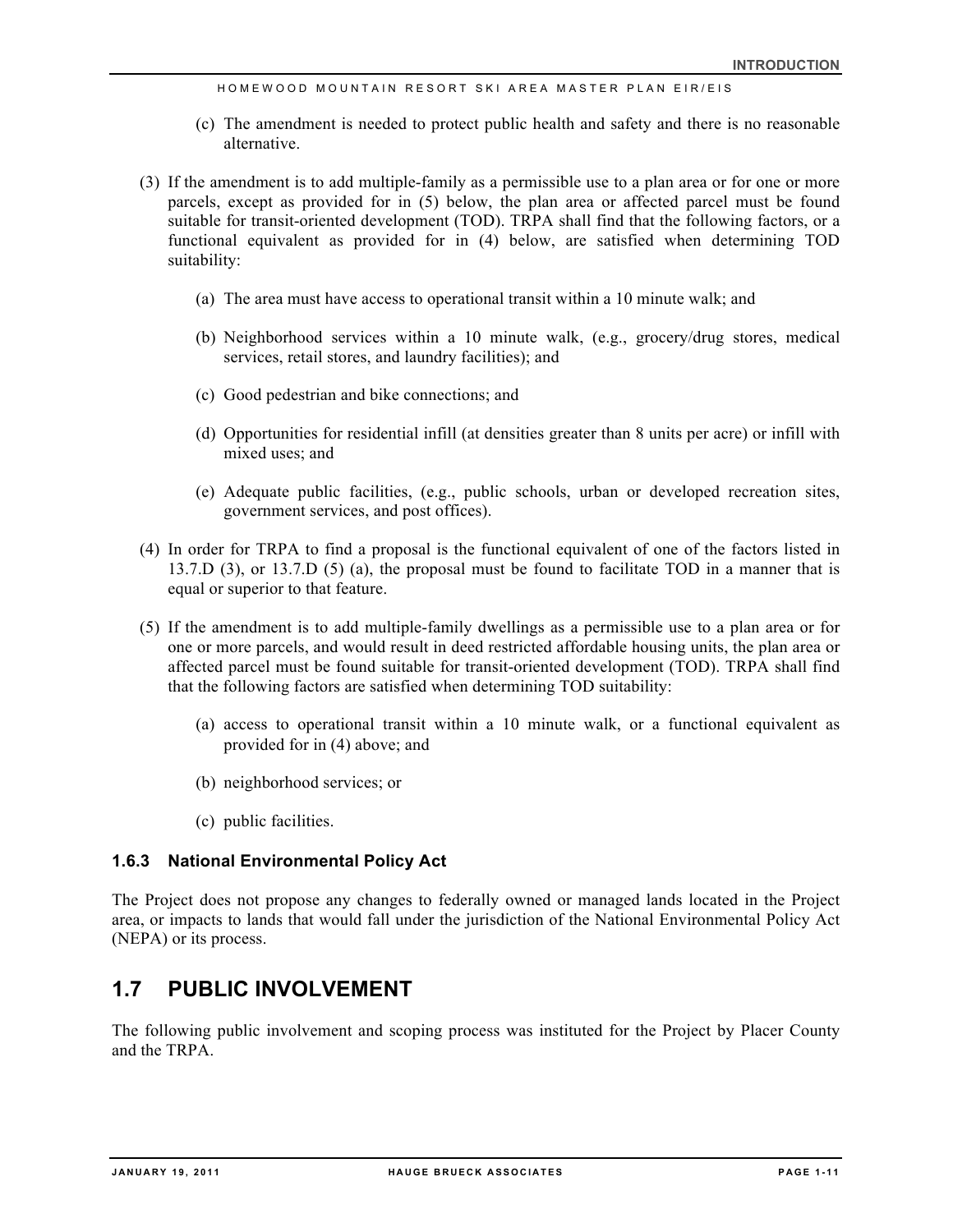#### **1.7.1 Notices**

On September 2, 2008 a Notice of Preparation (NOP) of an EIR/EIS was distributed to public agencies and interested individuals of the community, including residents within 1,000 feet of the Project area, for 30 days for public comment (Appendix A). Appendix B presents the comments received on the NOP.

### **1.7.2 Scoping Meetings**

Two public scoping meetings where held to take oral comments on the Project on the following dates:

- September 10, 2008 at the TRPA Advisory Planning Commission and
- September 23, 2008 at the Granlibakken Resort.

At each of these meetings, the Placer County and TRPA personnel made presentations to describe the Proposed Project and Alternatives for evaluation in the EIR/EIS and to disclose and discuss key environmental issues identified by the TRPA Initial Environmental Checklist and CEQA Initial Study and Checklist.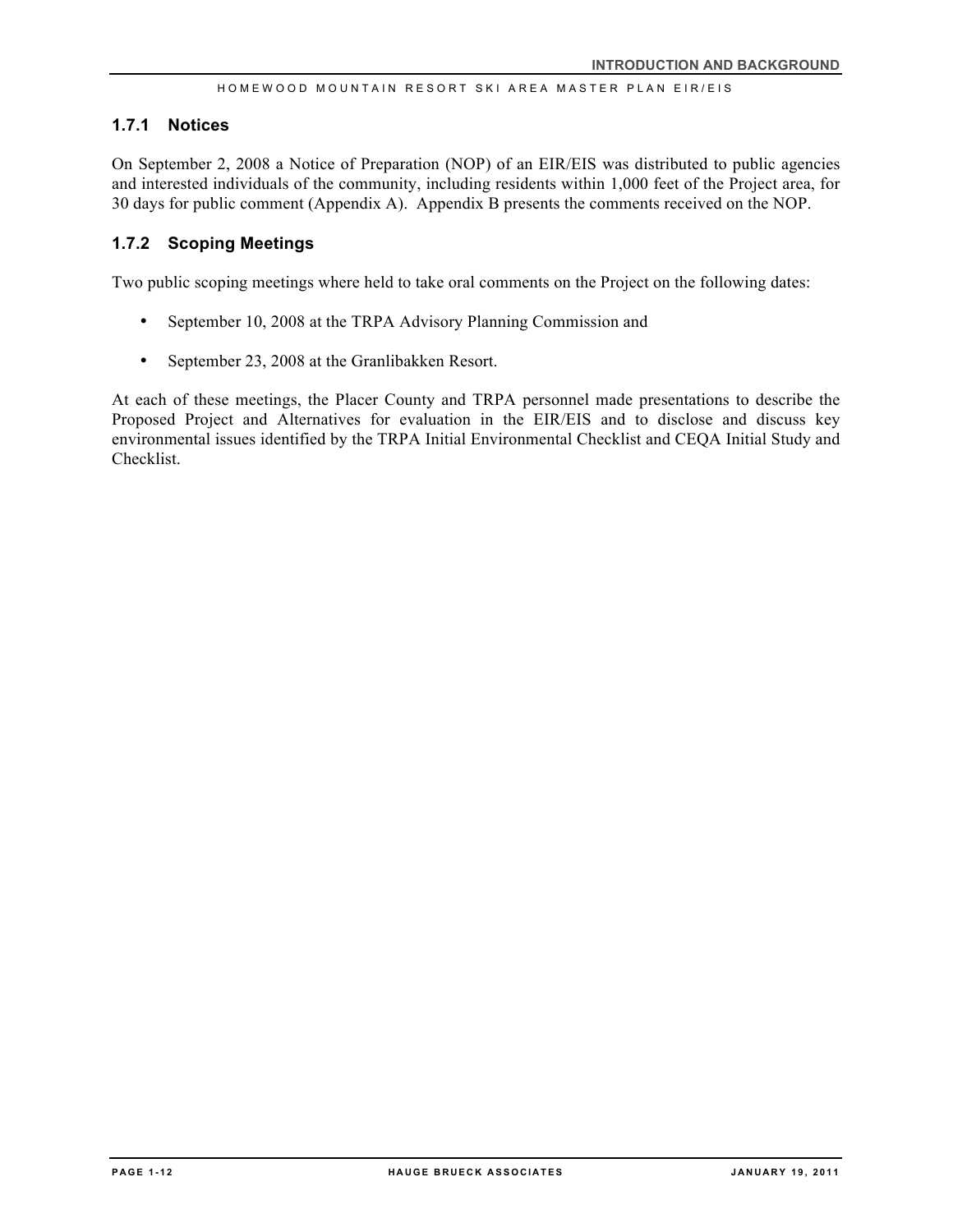## **1.8 DEFINITION OF TERMS**

| <b>AADT</b>               | Annual Average Daily Traffic                                                 |  |  |  |
|---------------------------|------------------------------------------------------------------------------|--|--|--|
| AB 32                     | California Global Warming Solutions Act of 2006                              |  |  |  |
| <b>ACHP</b>               | Advisory Council on Historic Preservation                                    |  |  |  |
| <b>ADT</b>                | Average Daily Traffic                                                        |  |  |  |
| AF                        | Acre-Feet                                                                    |  |  |  |
| AF/yr                     | Acre-Feet per Year                                                           |  |  |  |
| <b>ANSI</b>               | American National Standards Institute                                        |  |  |  |
| <b>APCDs</b>              | <b>Air Pollution Control Districts</b>                                       |  |  |  |
| <b>AQMDs</b>              | Air Quality Management Districts                                             |  |  |  |
| <b>ARMR</b>               | Archaeological Resources Management Reports                                  |  |  |  |
| <b>Basin Plan</b>         | Water Quality Control Plan Report for the North Lahontan Basin               |  |  |  |
| bgs                       | <b>Below Ground Surface</b>                                                  |  |  |  |
| $BLM$                     | United States Bureau of Land Management                                      |  |  |  |
| <b>BMP</b>                | <b>Best Management Practice</b>                                              |  |  |  |
| <b>BOD</b>                | <b>Biological Oxygen Demand</b>                                              |  |  |  |
| $\rm BP$                  | <b>Before Present</b>                                                        |  |  |  |
| CAA                       | Federal Clean Air Act of 1970                                                |  |  |  |
| CAAA                      | 1990 Clean Air Act Amendments                                                |  |  |  |
|                           |                                                                              |  |  |  |
| CalEPA                    | California Environmental Protection Agency                                   |  |  |  |
| Cal-OSHA                  | California Occupational Safety and Health Administration                     |  |  |  |
| Caltrans                  | California Department of Transportation                                      |  |  |  |
| <b>CARB</b>               | California Air Resources Board                                               |  |  |  |
| <b>CCAA</b>               | California Clean Air Act                                                     |  |  |  |
| <b>CCIC</b>               | Central California Information Center                                        |  |  |  |
| <b>CDF</b>                | California Department of Forestry                                            |  |  |  |
| <b>CDFG</b>               | California Department of Fish and Game                                       |  |  |  |
| <b>CDMG</b>               | California Department of Mines and Geology                                   |  |  |  |
| <b>CDMGB</b>              | California State Mining and Geology Board                                    |  |  |  |
| <b>CEQA</b>               | California Environmental Quality Act                                         |  |  |  |
| <b>CERCLA</b>             | Comprehensive Environmental Response, Compensation and Liability Act of 1980 |  |  |  |
| <b>CESA</b>               | California Endangered Species Act                                            |  |  |  |
| <b>CFA</b>                | Commercial Floor Area                                                        |  |  |  |
| <b>CFR</b>                | Code of Federal Regulations                                                  |  |  |  |
| cfs                       | Cubic Feet per Second                                                        |  |  |  |
| <b>CIP</b>                | Capital Improvement Plan                                                     |  |  |  |
| <b>CNDDB</b>              | California Natural Diversity Database                                        |  |  |  |
| <b>CNEL</b>               | Community Noise Equivalent Level                                             |  |  |  |
| <b>CNPS</b>               | California Native Plant Society                                              |  |  |  |
| $\rm CO$                  | Carbon Monoxide                                                              |  |  |  |
| CO <sub>2</sub>           | Carbon Dioxide                                                               |  |  |  |
| Cortese List              | California's Hazardous Waste and Substance Sites List                        |  |  |  |
| <b>CSWGPP</b>             | State of Nevada Comprehensive State Groundwater Protection Program           |  |  |  |
| <b>CWA</b>                | Clean Water Act of 1972                                                      |  |  |  |
| $\ensuremath{\text{CWC}}$ | California Water Code                                                        |  |  |  |
| <b>CWE</b>                | <b>Cumulative Watershed Effect</b>                                           |  |  |  |
| dB                        | Decibel                                                                      |  |  |  |
| dBA                       | A-weighted decibel                                                           |  |  |  |
|                           |                                                                              |  |  |  |
| dbh                       | Diameter at Breast Height                                                    |  |  |  |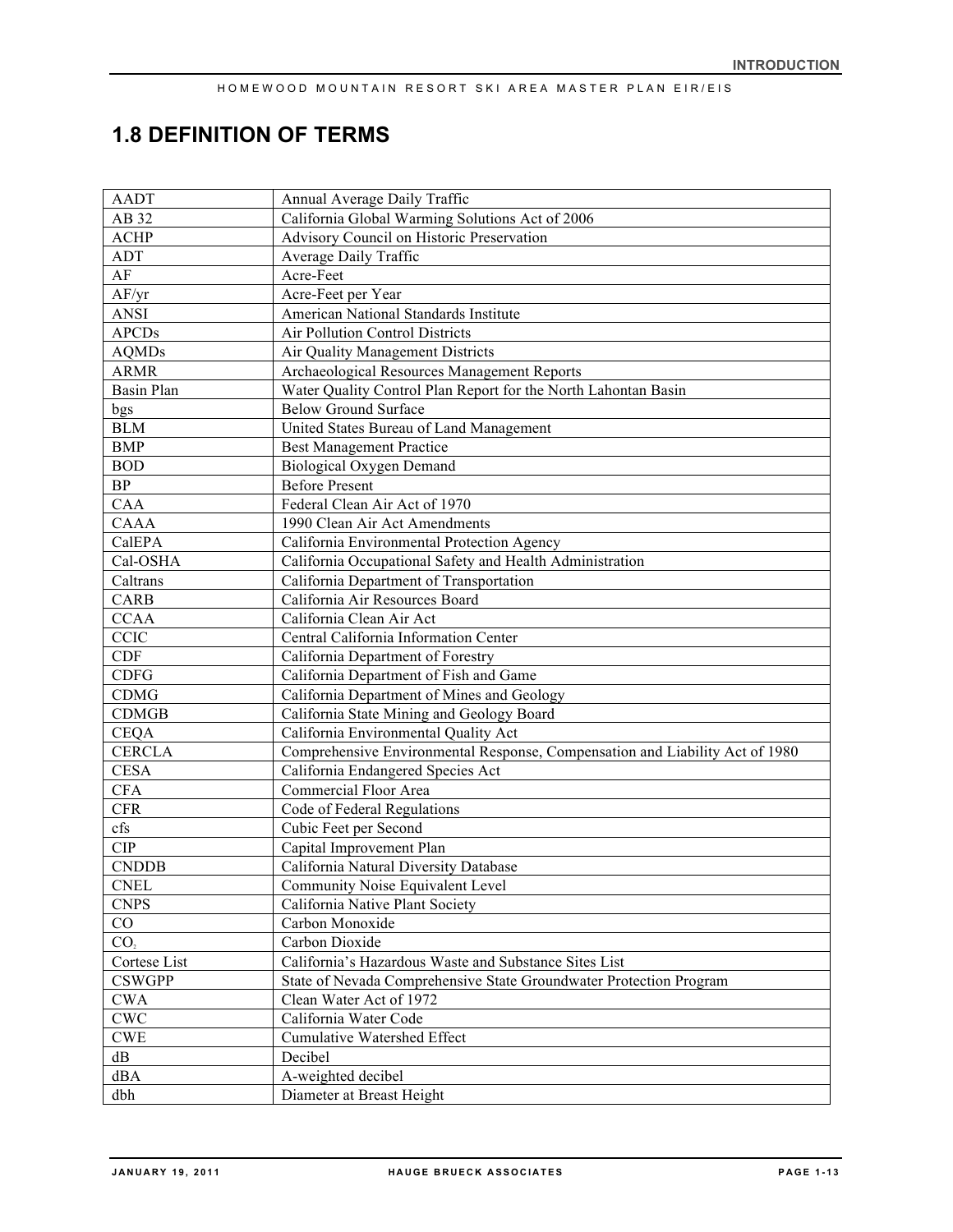| HOMEWOOD MOUNTAIN RESORT SKI AREA MASTER PLAN EIR/EIS |  |  |  |  |  |  |  |
|-------------------------------------------------------|--|--|--|--|--|--|--|
|-------------------------------------------------------|--|--|--|--|--|--|--|

| <b>DEIR</b>                        | Draft Environmental Impact Report                                    |
|------------------------------------|----------------------------------------------------------------------|
| <b>DEIS</b>                        | Draft Environmental Impact Statement                                 |
| District                           | Tahoe City Public Utility District                                   |
| Division                           | Nevada Division of Fish and Wildlife                                 |
| <b>DSOD</b>                        | California Department of Water Resources, Division of Safety of Dams |
| EA                                 | <b>Environmental Assessment</b>                                      |
| EIR                                | <b>Environmental Impact Report</b>                                   |
| <b>EIS</b>                         | <b>Environmental Impact Statement</b>                                |
| <b>ERU</b>                         | Equivalent Residential Unit                                          |
| <b>ETCCs</b>                       | <b>Environmental Threshold Carrying Capacities</b>                   |
| <b>FEMA</b>                        | Flood Emergency Management Agency                                    |
| <b>FESA</b>                        | Federal Endangered Species Act                                       |
| <b>FTE</b>                         | Full Time Equivalent                                                 |
| <b>Forest Service</b>              | United States Department of Agriculture Forest Service               |
| Fossils                            | <b>Paleontological Resources</b>                                     |
| <b>GBUAPCD</b>                     | Great Basin Unified Air Pollution Control District                   |
| <b>GHG</b>                         | Greenhouse Gases                                                     |
| $H_2S$                             | Hydrogen Sulfide                                                     |
| <b>HABS</b>                        | Historic American Buildings Survey                                   |
| <b>HAER</b>                        | Historic American Engineering Record                                 |
| <b>HAP</b>                         | Hazardous Air Pollutants                                             |
| <b>HAZWOPER</b>                    | Hazardous Waste Operations and Emergency Response                    |
| in/yr                              | Inches per Year                                                      |
| Lahontan                           | Regional Water Quality Control Board-Lahontan Region                 |
| $L_{\scriptscriptstyle \text{dn}}$ | Day-night Average Sound Level                                        |
| $L_{eq}$                           | <b>Energy Equivalent Sound Level</b>                                 |
| LOS                                | Level of Service                                                     |
| <b>MBTA</b>                        | Migratory Bird Treaty Act                                            |
| <b>MCWC</b>                        | Madden Creek Water Company                                           |
| Mgal/yr.                           | Million Gallons per Year                                             |
| mgd                                | Million Gallons per Day                                              |
| mg/L                               | Milligrams per Liter                                                 |
| $mg/L^3$                           | Microgram per Cubic Liter                                            |
| Mmax                               | Maximum Moment Magnitude                                             |
| <b>MMI</b>                         | Modified Mercalli Intensity                                          |
| $\mu$ g/m <sup>3</sup>             | Microgram per Cubic Meter                                            |
| MMP                                | Mitigation and Monitoring Program                                    |
| <b>MOA</b>                         | Memorandum of Agreement                                              |
| <b>MPN</b>                         | Most Probable Number                                                 |
| <b>MRF</b>                         | Eastern Regional Materials Recovery Facility                         |
| <b>NAAQS</b>                       | National Ambient Air Quality Standards                               |
| <b>NAC</b>                         | Noise Abatement Criteria                                             |
| <b>NAHC</b>                        | Native American Heritage Commission                                  |
| <b>NEPA</b>                        | National Environmental Policy Act                                    |
| <b>NNPS</b>                        | Nevada Native Plant Society                                          |
| NO <sub>2</sub>                    | Nitrogen Dioxide                                                     |
| <b>NOAA</b>                        | National Oceanic and Atmospheric Administration                      |
| <b>NOP</b>                         | Notice of Preparation                                                |
| <b>NPDES</b>                       | National Pollutant Discharge Elimination Program                     |
| <b>NRHP</b>                        | National Register of Historic Places                                 |
| <b>NTFPD</b>                       | North Tahoe Fire Protection District                                 |
| <b>NWP</b>                         | Nationwide Permit                                                    |